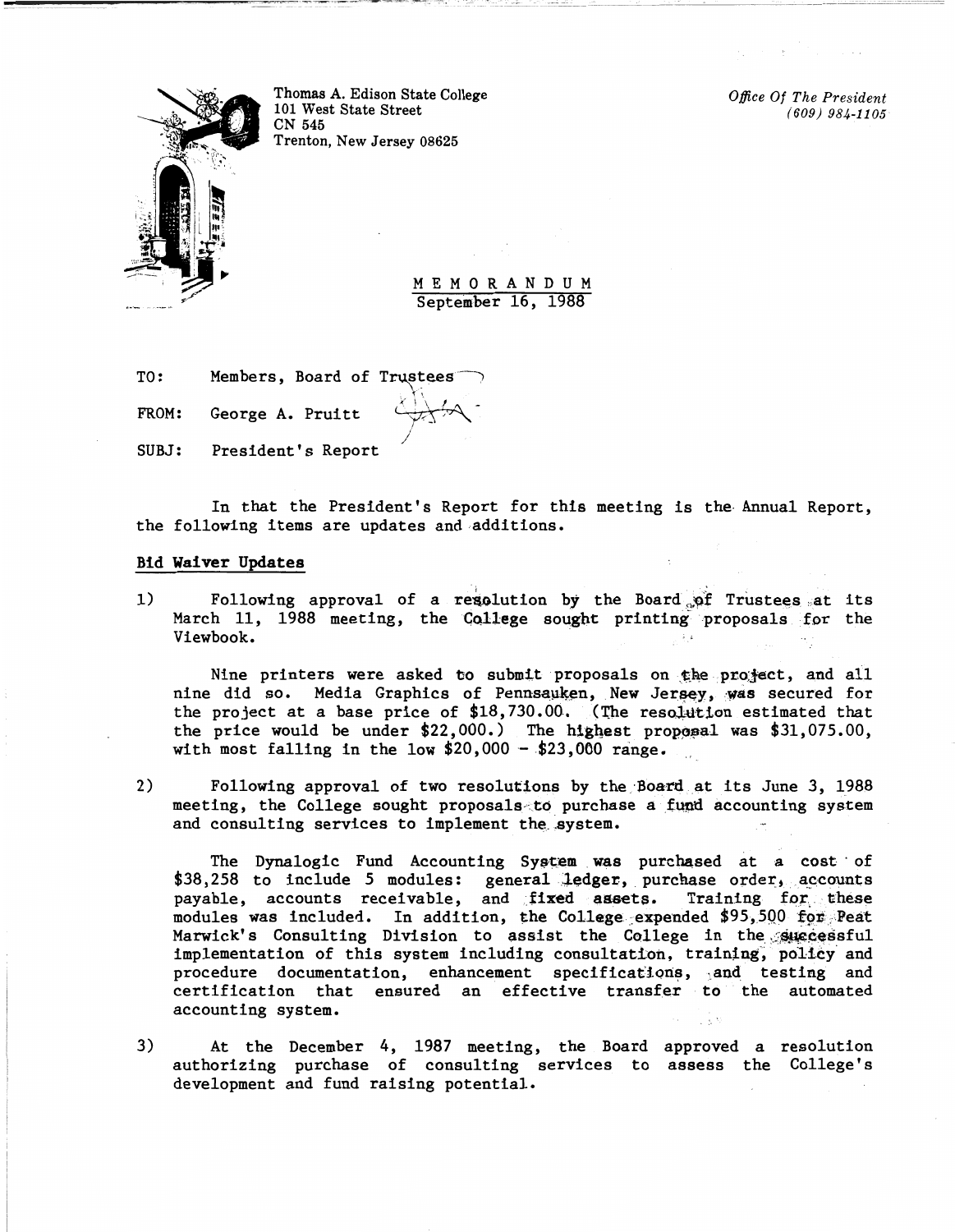Since the last report, the contracted assessment of the College's resource development program has been completed. The report and recommendations were received June 1, 1988, and were shared at the June 16th meeting of the Foundation Board of Directors. Dr. William Hausman and Mr. Douglas Allinger, the two principals of Donald A. Campbell and Company who handled our study, were on-hand to review and answer questions about their findings.

Service and expense obligations for this assessment have been paid. The study was completed on time and under the proposed limit. expenses were \$21,147.99. Total

### Office of Public Relations

~---~ ......--~

A nationwide search is underway to recruit for the newly created position of Director of Communications and College Relations. The Director will report to Vice President Hansen and will be responsible for providing overall leadership on the internal and external factors which affect our institutional image including all forms of communications with the College's varied constituencies.

## Office of Admissions

The Admissions Office is maintaining contact with the Center for Independent Living in Camden, New Jersey. This organization concerns itself with opportunities for the handicapped. The Center learned about the College through our Minority Leaders Luncheon program. The Admissions staff have held two briefings for this agency and have recorded at least one completed application as of this date.

In August, Nick Green and Rich Hansen made a presentation to Atlantic Electric personnel. Since Atlantic Electric has an extensive network of sites, linked by their internal computer system, this could provide an excellent experimental location for some of our computer-orientated activities. Trustee Fred Abbate has been involved in establishing this link.

The University of Pennsylvania Hospital, Human Resources Department, requested an information briefing about the College. This briefing was held on August 25, 1988.

We have also been approached by Antioch University/Philadelphia to explore the transfer of some of their students. It is our understanding that Antioch/Philadelphia is closing in the near future, and students could possibly transfer without significant loss of credit.

Recently, Admissions staff represented the College at an Educational<br>bonsored by Princeton Plasma Physics Laboratory. Several Edison Fair sponsored by Princeton Plasma Physics Laboratory. graduates are currently employed at Princeton Plasma Physics and suggested the contact with their alma mater.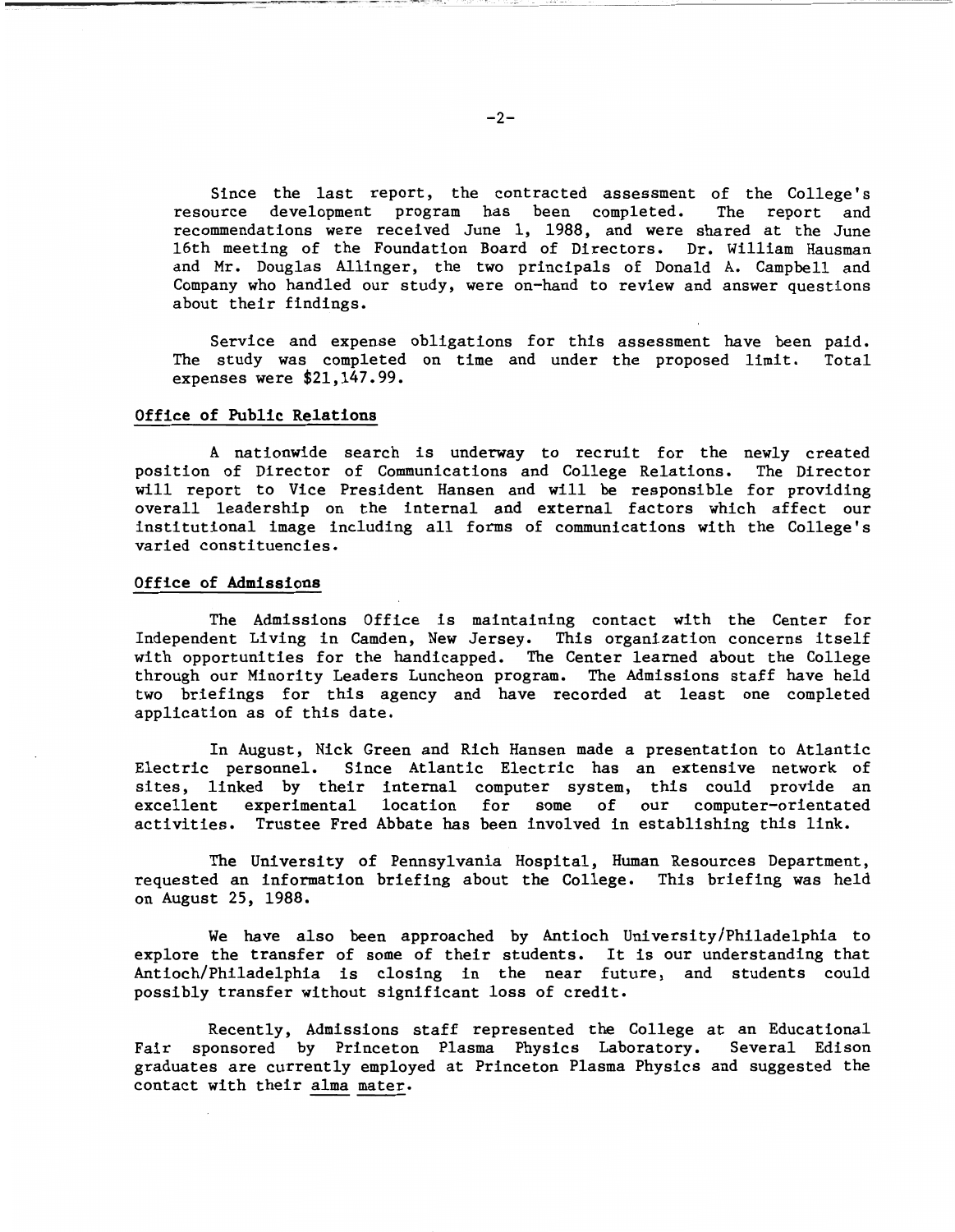The New Jersey State Fair once again provided a forum for Edison to spread the word. Edison, shared an information booth with the Department of Higher Education.

### Office of Financial Aid

--------~---~~~~~~

The Office of Financial Aid in Cherry Hill is now "on-line" and able to communicate with the Trenton facility. This computer capability, combined with the recently purchased College Scholarship Service MICRO-FAIDS program, will permit the Office to operate with greater efficiency and ultimately to serve students faster.

As of August, 1988, 114 students applied for financial aid. This figure represents an increase of 21% over 1987 applicants.

The Director of Fiancial Aid continues to work with the New Jersey Department of Higher Education Veteran's Affairs Office in order to have guided study approved for veteran's benefits.

In order to keep abreast of the rapidly changing federal financial aid regulations, the Director of Financial Aid recently attended three federal workshops dealing with congressional methodology in need analysis, federal audits, and debt counseling.

# Office of Military Affairs

The Director of Military Affairs represented the College at Officer Candidate School graduation ceremonies held at the New Jersey Military Academy in Sea Girt. As part of the College's military outreach program, the Military Affairs Office will exhibit and give a presentation at the Annual North Carolina Army National Guard Conference in Ashville, North Carolina.

### Development/Foundation Office Update

A \$5, 000 unrestricted grant has been received through the Foundation from WANG Laboratories. This is the first of a three-year commitment by that corporate good neighbor. An additional gift-in-kind of computer equipment is also scheduled to be finalized this summer.

The staff appeal program is underway for 1988. Letters were sent to 150 staff people this summer. A direct mail piece is presently being sent to 2,300 alumni who were not contacted during the Phonathon held last March. Response to the new Return-of-Gifts program continues, and the Foundation now has 22 enrollees with another 15 qualified and making decisions.